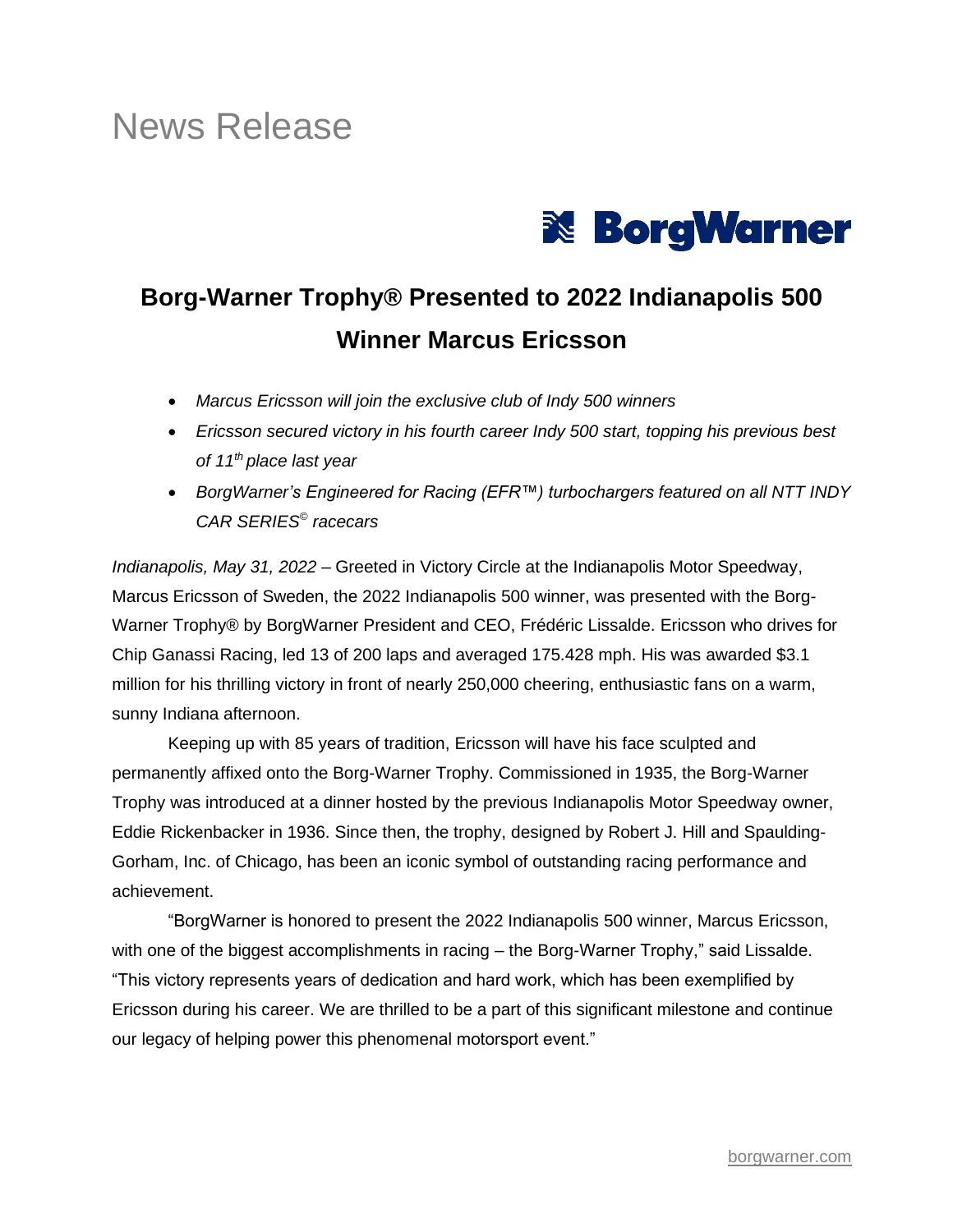BorgWarner Inc. (Borg-Warner Trophy® Presented to 2022 Indianapolis 500 Winner Marcus Ericsson) – 2

Ericsson will now join the exclusive club of drivers who have had their face sculpted permanently on the 110-pound sterling silver trophy that stands 5 feet and 4 inches tall. With this accomplishment, winning The Greatest Spectacle in Racing, Ericsson will be the 109th face on the historic Borg-Warner Trophy. For Chip Ganassi Racing, it was their fifth Indy 500 victory. Ericsson started the race in fifth and took the checkered flag topping second place finisher Pato O'Ward from Mexico and teammate Tony Kanaan who finished third. Defending race winner Helio Castroneves, who was aiming for a record fifth Indy 500 win, finished  $7<sup>th</sup>$ . Ericsson secured victory in his fourth career Indy 500 start, topping his previous best of 11<sup>th</sup> place in 2021. Ericsson's victory marks the second "500" victory for a Swede, following Kenny Brack in 1999.

BorgWarner's involvement in the Indianapolis 500 goes further than presenting the winner a trophy. Since 2012, BorgWarner's Engineered for Racing (EFR™) turbochargers have been featured on every NTT INDYCAR SERIES® car. The EFR turbochargers can reach speeds of more than 200 mph throughout the race and provide an incomparable capacity of speed and power. BorgWarner's participation in the Indianapolis 500 has continuously raised the bar for drivers and spectators as the game has forever been changed with the best technology the industry has to offer.

#### **About BorgWarner**

For more than 130 years, BorgWarner has been a transformative global product leader bringing successful mobility innovation to market. Today, we're accelerating the world's transition to eMobility — to help build a cleaner, healthier, safer future for all.

The Borg-Warner Trophy, BorgWarner Championship Driver's Trophy, and BorgWarner Championship Team Owner's Trophy are trademarks of BorgWarner Inc.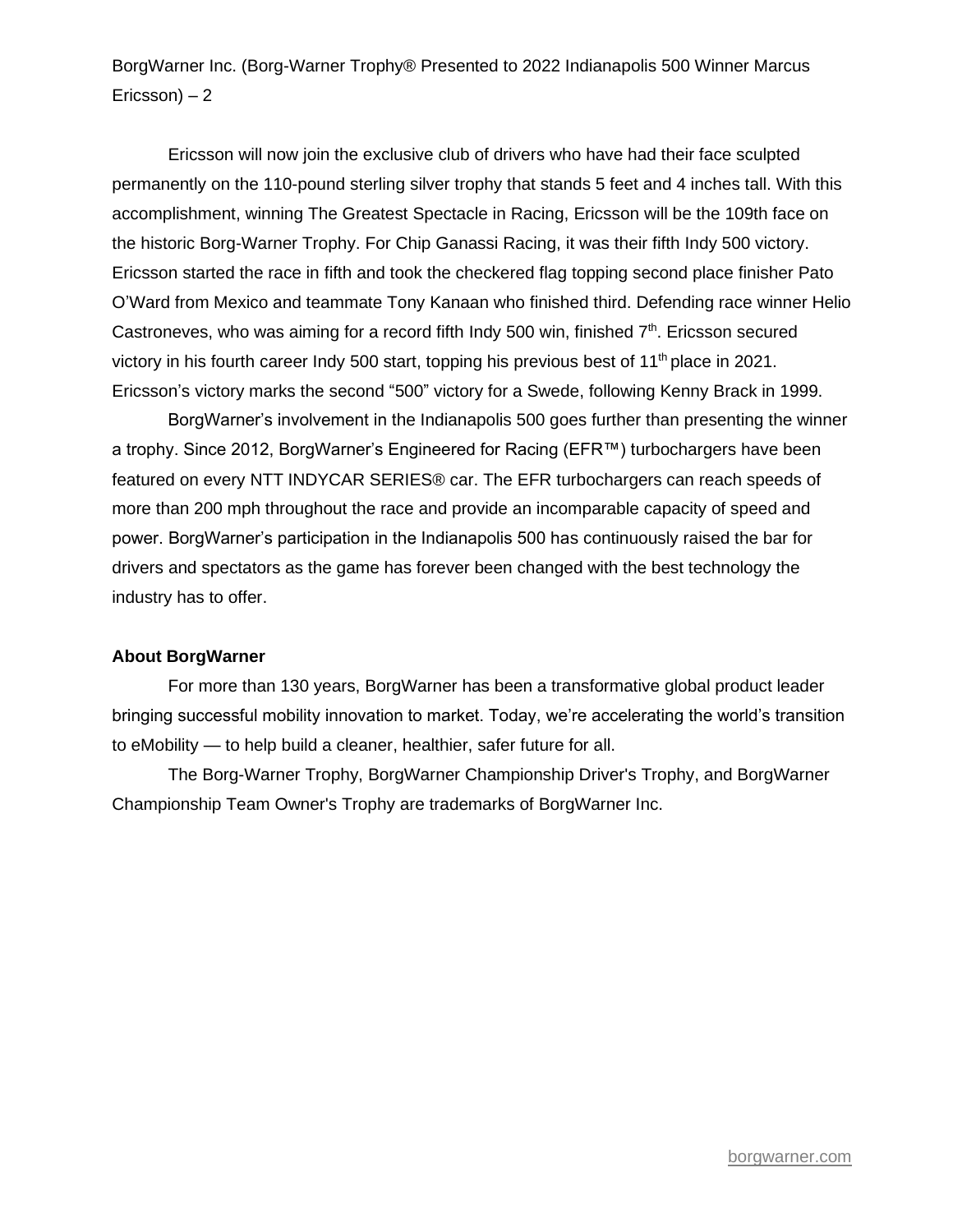BorgWarner Inc. (Borg-Warner Trophy® Presented to 2022 Indianapolis 500 Winner Marcus Ericsson) – 3



BorgWarner President and CEO, Frédéric Lissalde, congratulates the 2022 Indianapolis 500 winner, Marcus Ericsson, in Victory Circle at the Indianapolis Motor Speedway

**Forward-Looking Statements**: This press release may contain forward-looking statements as contemplated by the 1995 Private Securities Litigation Reform Act that are based on management's current outlook, expectations, estimates and projections. Words such as "anticipates," "believes," "continues," "could," "designed," "effect," "estimates," "evaluates," "expects," "forecasts," "goal," "guidance," "initiative," "intends," "may," "outlook," "plans," "potential," "predicts," "project," "pursue," "seek," "should," "target," "when," "will," "would," and variations of such words and similar expressions are intended to identify such forward-looking statements. Further, all statements, other than statements of historical fact contained or incorporated by reference in this press release that we expect or anticipate will or may occur in the future regarding our financial position, business strategy and measures to implement that strategy, including changes to operations, competitive strengths, goals, expansion and growth of our business and operations, plans, references to future success and other such matters, are forward-looking statements. Accounting estimates, such as those described under the heading "Critical Accounting Policies and Estimates" in Item 7 of our most recently-filed Annual Report on Form 10-K ("Form 10-K"), are inherently forward-looking. All forward-looking statements are based on assumptions and analyses made by us in light of our experience and our perception of historical trends, current conditions and expected future developments, as well as other factors we believe are appropriate under the circumstances. Forward-looking statements are not guarantees of performance, and the Company's actual results may differ materially from those expressed, projected or implied in or by the forward-looking statements.

You should not place undue reliance on these forward-looking statements, which speak only as of the date of this press release. Forward-looking statements are subject to risks and uncertainties, many of which are difficult to predict and